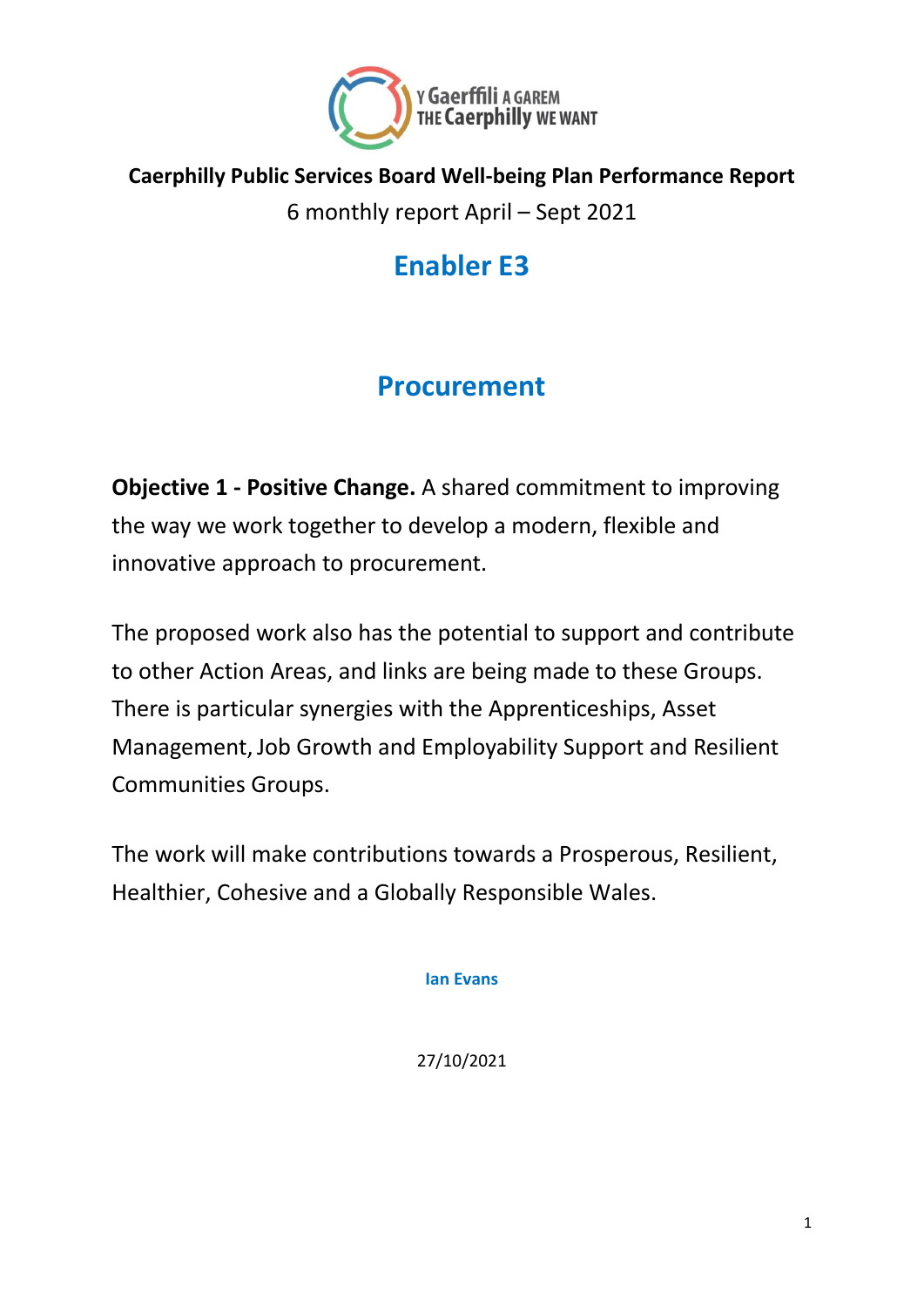

## **Performance Levels**

| Performance measures where identifiable                                                          | Is there a risk<br>this will not<br>be achieved? |
|--------------------------------------------------------------------------------------------------|--------------------------------------------------|
| Food Procurement and Strengthening Local Supply Chains                                           | Yes                                              |
| New Build Construction and Green Retro Fit                                                       | Yes                                              |
| Simplifying and sharing Best Practice (Procurement Policy/ Contract<br>Procedural Rules).        | Yes                                              |
| Manufacturing Deep Dive to explore potential to re-localise spend<br>currently outside of Wales. | Yes                                              |

| <b>Quantifiable measures</b>                                                                                                                                                                                                                                                                                                                                                                                                                            | Is there a risk<br>this will not<br>be achieved? |
|---------------------------------------------------------------------------------------------------------------------------------------------------------------------------------------------------------------------------------------------------------------------------------------------------------------------------------------------------------------------------------------------------------------------------------------------------------|--------------------------------------------------|
| Develop a collective approach to maximising the impact of Food<br>Procurement, including: Local Employment; Strengthening Local Supply<br>Chains; Carbon Reduction & Wider Environmental Objectives; Strategic<br>Regional Approach to Food Procurement Policy. Collaborative Analysis of<br>baseline Spend. Learning & Exploring Opportunities.                                                                                                        | Yes                                              |
| Exploring potential collaboration on existing housing stock and planned<br>new build. Understand and maximise the potential of the local supply<br>chains & local markets, including: Social Value (Economic recovery &<br>reform post-Covid); Skills and Employment Opportunities; Fair Work /<br>Living Wage Agenda; Decarbonisation Agenda; Manufacturing Capacity<br>(National and Local); SMEs/Micro-Business Sub-contracting<br>Opportunities.    | Yes                                              |
| Streamline and develop approaches to Contract Procedural Rules and<br>strengthen links with Economic Development/ Business Support activity.<br>Enhance opportunities for Local Suppliers (incl. SMEs/Micro-Businesses<br>etc.); Increase visibility of Local Suppliers (incl. development of a Gwent<br>Supplier Directory); Supplier Engagement Processes.                                                                                            | Yes                                              |
| Explore the contracts which constitute 'leakage' (i.e. spend with<br>Suppliers based outside of Wales) in the manufacturing sector.<br>Understand the potential for local Suppliers to meet demand, or the<br>support needed for local Suppliers to repurpose or new business<br>development activity to achieve this objective. Original spend data<br>analysis identified that the manufacturing sector was one of the highest<br>areas of 'leakage'. | Yes                                              |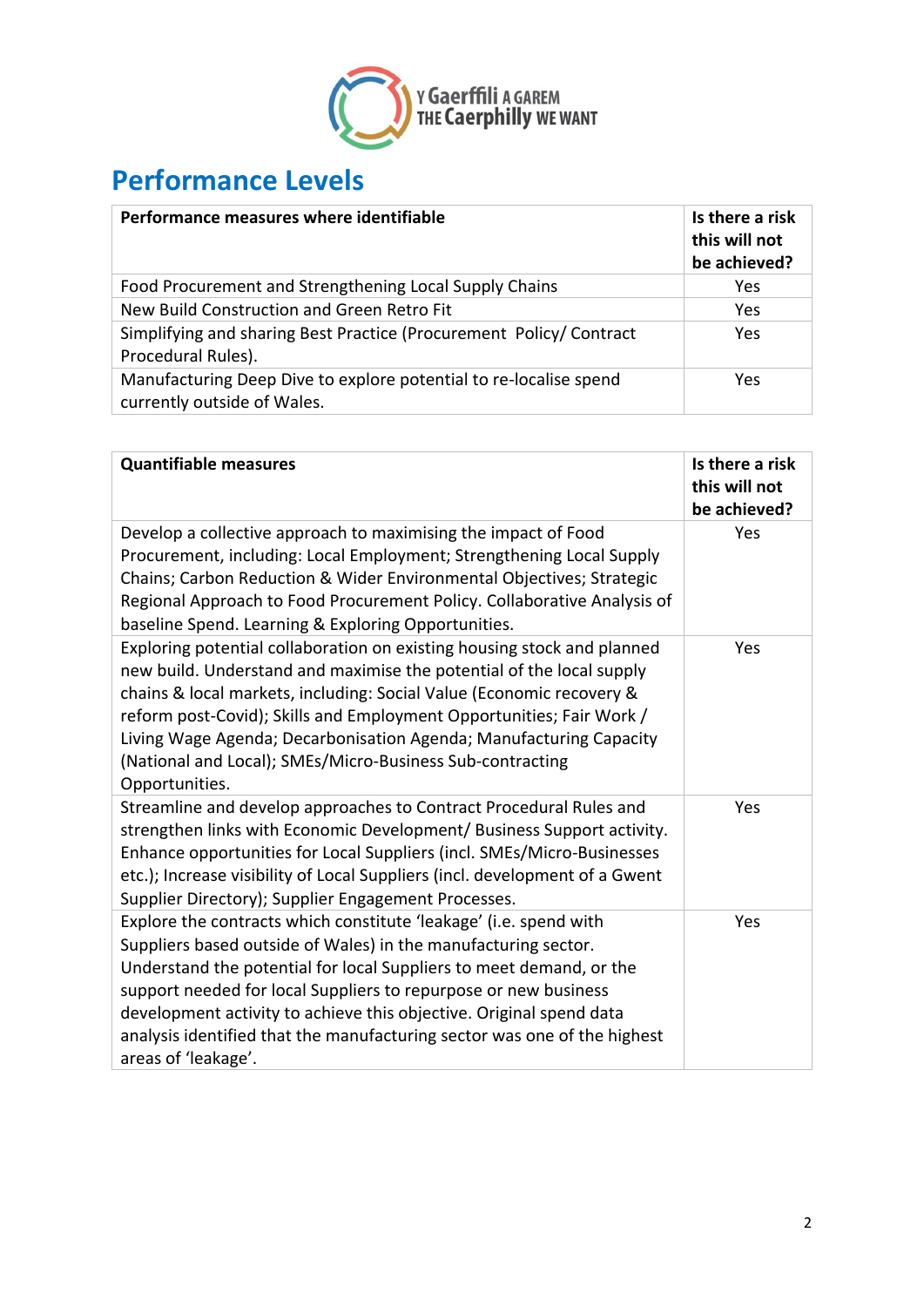

## **Evidence**

| <b>Priority</b>                               | Comment                                                                                                                                         |
|-----------------------------------------------|-------------------------------------------------------------------------------------------------------------------------------------------------|
| Food Procurement and Strengthening            | Meetings held representatives of the PSB                                                                                                        |
| <b>Local Supply Chains</b>                    | Gwent Cluster, CLES and Welsh Government on                                                                                                     |
| New Build Construction and Green<br>Retro Fit | 27 April, 9 June and 21 September 2021<br>Meeting held representatives of the PSB Gwent<br>Cluster, CLES and Welsh Government on 7 July<br>2021 |
| Simplifying and sharing Best Practice         | Meetings held representatives of the PSB                                                                                                        |
| (Procurement Policy/Contract                  | Gwent Cluster, CLES and Welsh Government on                                                                                                     |
| Procedural Rules).                            | 6 July, 12 & 17 August 2021.                                                                                                                    |
| Manufacturing Deep Dive to explore            | Meeting held representatives of the PSB Gwent                                                                                                   |
| potential to re-localise spend currently      | Cluster, CLES and Welsh Government on 20                                                                                                        |
| outside of Wales.                             | May 2021.                                                                                                                                       |

# **Key Tasks**

| Ref | <b>Task</b>                                                                                                                                                                                                                                                                          | <b>Progress</b>                                                                                                                                                                                                                                                                                                                                                                                                                        |
|-----|--------------------------------------------------------------------------------------------------------------------------------------------------------------------------------------------------------------------------------------------------------------------------------------|----------------------------------------------------------------------------------------------------------------------------------------------------------------------------------------------------------------------------------------------------------------------------------------------------------------------------------------------------------------------------------------------------------------------------------------|
| 3.1 | Develop a common approach to<br>considering wider social, economic,<br>cultural and environmental value.<br>Using Themes, Outcomes and<br>Measures (TOMs). Understand<br>what social value outcomes<br>organisations are seeking to<br>achieve or influence via food<br>procurement. | TOMs implemented within Caerphilly CBC via<br>the Council's Social Value Policy, which was<br>agreed by Cabinet in July 2021. The TOMs<br>are aligned to the 7 well-being goals and<br>lead Officers actively involved in the National<br>Social Value Taskforce for Wales. It is<br>envisaged that a subgroup will be<br>established to formalise specific TOMs for<br>future food procurements.                                      |
| 3.1 | Develop a collaborative analysis of<br>baseline spend on food (by product<br>as opposed to sector specific)<br>ascertain commonality on spend<br>and any emerging quick-win<br>opportunities.                                                                                        | Caerphilly CBC are the lead organisation on<br>food procurement on behalf of the WLGA<br>and other public sector bodies. Information<br>provided to CLES on baseline spend and<br>commodity specific products.                                                                                                                                                                                                                         |
| 3.1 | Explore opportunities to learn from<br>and engage with organisations<br>current data (combining data on:<br>production, supply dynamics,<br>demand (public plate, hospitality<br>and citizens), land etc.).                                                                          | Meetings held with representatives of the<br>PSB Gwent Cluster, CLES and Welsh<br>Government. An example is the data<br>platform used in Monmouthshire called<br>Asterio. There is a shared aspiration to<br>collate information to produce meaningful<br>food related data across the Gwent<br>geography and use this to produce a gap<br>analysis and a common structure. Caerphilly,<br>Torfaen and other organisations have shared |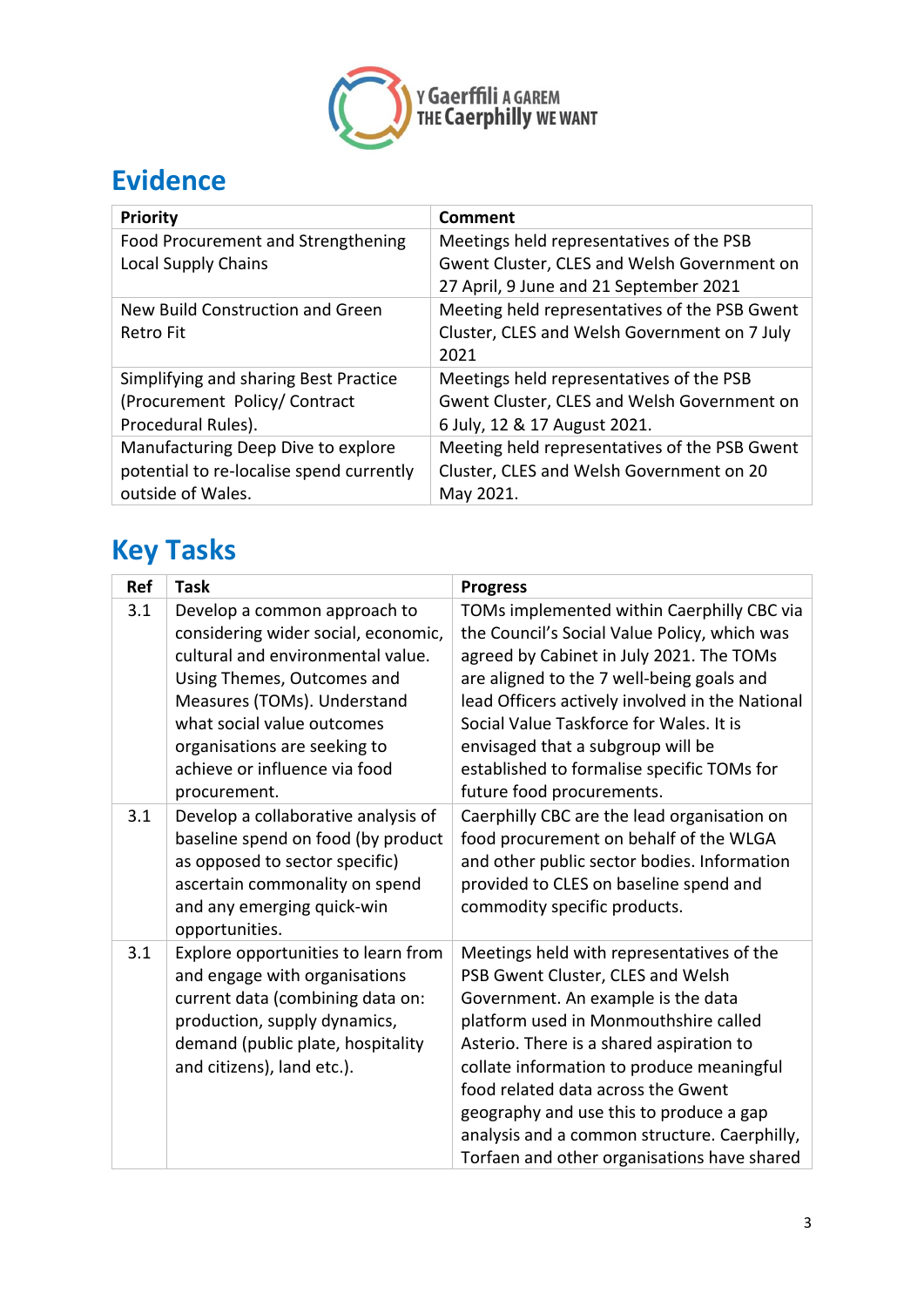

|     |                                                                                                                                                                                                                                                                                                                                                                                                                                                                                                                                                                                                                                                                                                                                                                                                                                                                                        | information on approaches to local food<br>projects and data.                                                                                                                                                                                                                                                                                                  |
|-----|----------------------------------------------------------------------------------------------------------------------------------------------------------------------------------------------------------------------------------------------------------------------------------------------------------------------------------------------------------------------------------------------------------------------------------------------------------------------------------------------------------------------------------------------------------------------------------------------------------------------------------------------------------------------------------------------------------------------------------------------------------------------------------------------------------------------------------------------------------------------------------------|----------------------------------------------------------------------------------------------------------------------------------------------------------------------------------------------------------------------------------------------------------------------------------------------------------------------------------------------------------------|
| 3.2 | Project pipeline collaboration to<br>include: Mapping of current and<br>potential contractors and gap<br>analysis; Consistent approach to<br>decarbonisation and capturing and<br>levering social value via Themes,<br>Outcomes and Measures (TOMs);<br>Develop options to maximise local<br>social and economic impact as<br>driver for local economic recovery<br>and reform post-Covid, to include:<br>Plurality of supply chain<br>(generative businesses) and<br>simpler model for SMEs/micro-<br>business to access sub-contracting<br>opportunities; Coordination to<br>ensure smoothing out of demand<br>(avoiding boom and bust for<br>contractors whilst maximising<br>opportunities for business and<br>employment growth) in a mixed<br>model of provision (DLOs plus<br>procured contractors); Fair work /<br>living wage agenda; Skills and<br>employment opportunities. | Limited progress in the last 6 months.<br>Concerns have been raised with CLES and<br>Welsh Government.                                                                                                                                                                                                                                                         |
| 3.2 | Establishing the potential to link<br>local manufacturing capacity to<br>new build programmes:<br>Establishing the potential pipeline<br>across anchors; Linking Welsh<br>Timber production and<br>manufacturing to modular new<br>build; Local manufacturing capacity<br>for recycled plastic components.                                                                                                                                                                                                                                                                                                                                                                                                                                                                                                                                                                             | Limited progress in the last 6 months.<br>Concerns have been raised with CLES and<br>Welsh Government.                                                                                                                                                                                                                                                         |
| 3.3 | Streamline and develop contract<br>procedure rules and practice in<br>relation to lower value contracts<br>e.g. below £25k, below £50k.<br>Consistency of approach re<br>specifying local contractors;<br>Improve visibility of local suppliers<br>and procurement opportunities;                                                                                                                                                                                                                                                                                                                                                                                                                                                                                                                                                                                                      | Information submitted and collated by CLES<br>on the participating organisations Standing<br>Orders for Contracts/ Contract Procedural<br>Rules and approaches to sourcing from local<br>supply chains and publicising opportunities.<br>Meetings now include representatives from<br>organisations economic development/<br>business development and support. |